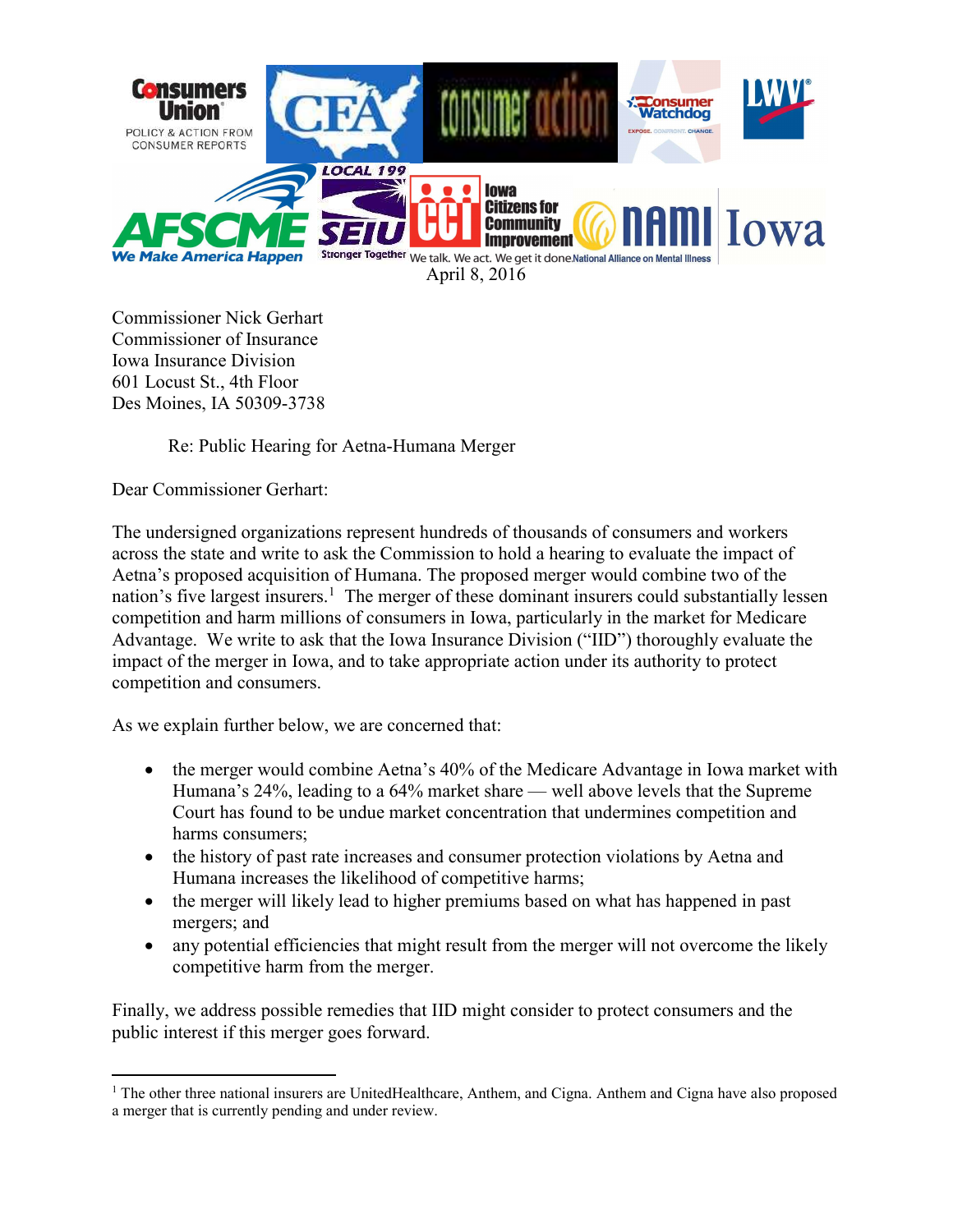We are aware that the IID does not claim jurisdiction over approval of the merger under Iowa statute. However, that does not mean that the IID does not have an important role to play in ensuring that Iowa insurance enrollees are protected. The California Department of Insurance also did not claim jurisdiction to approve the merger, but it nonetheless held an extensive fourhour hearing in which it commissioned an expert report of the state of competition in the state, as well as calling several panels of representatives from the consumer and provider communities.<sup>2</sup> California Insurance Commissioner Dave Jones has stated that the Department will examine all relevant evidence and will put together a report and recommendation for the state attorney general's office and the federal antitrust enforcement agencies, who do have jurisdiction to challenge the merger. This fact-finding process will undoubtedly be invaluable in making sure California citizens' interests are protected.

## I. The Merger of Aetna and Humana Could Have a Substantial Harmful Impact on Iowa's Insurance Markets and Consumers

Protecting health insurance competition is crucial to promoting affordable health care. The Iowa insurance market is highly concentrated. The Kaiser Family Foundation reports that the top three firms in the individual, small group, and large group markets control 95%, 95%, and 96% of the markets respectively.<sup>3</sup> The Herfindahl-Hirschman Indexes ("HHIs") of the individual, small group, and large group markets are 7,128, 4,726, and 5,964 respectively.<sup>4</sup> The antitrust enforcement agencies generally consider markets in which the HHI is in excess of 2,500 points to be highly concentrated.<sup>5</sup> These are extremely high levels of concentration and any further consolidation should receive heightened scrutiny.

Loss of existing and potential competition in Medicare Advantage. The merger would put an end to what could be significant existing and future competition between Aetna and Humana in Medicare Advantage. Medicare Advantage is a Medicare supplemental program used by tens of thousands of Iowa Medicare beneficiaries.

In Iowa, the merger would combine Aetna's 40% of the Medicare Advantage market with Humana's 24%, leading to a 64% market share.  $6$  This is one of the most significant combinations of market share from the deal nationwide. In addition, Polk County would be 77% controlled by the merged entity - one of 39 counties with population over 10,000 nationwide that would be over 50% controlled as a result of this deal.<sup>7</sup> These shares are well over what the Supreme Court has found to be undue concentration. In U.S. v. Philadelphia National Bank, the Supreme Court stated "Without attempting to specify the smallest market share which would still

<sup>&</sup>lt;sup>2</sup> Public Hearing on Proposed Merger of Cigna Corp. with Anthem, Inc., YouTube (Mar. 29, 2016), https://www.youtube.com/watch?v=InJbF3VXI2Y.

 $3$  Id.

<sup>4</sup> Insurance Market Competition, Kaiser Family Foundation, http://kff.org/state-category/health-insurance-managedcare/insurance-market-competitiveness/.

<sup>&</sup>lt;sup>5</sup> See U.S. Department of Justice & FTC, Horizontal Merger Guidelines  $\S$  5.2 (2010).

<sup>&</sup>lt;sup>6</sup> Gretchen Jacobson, Anthony Damico, and Tricia Neuman, Data Note: Medicare Advantage Enrollment, by Firm, 2015, KAISER FAMILY FOUNDATION (July 14, 2015), http://kff.org/medicare/issue-brief/data-note-medicareadvantage-enrollment-by-firm-2015/.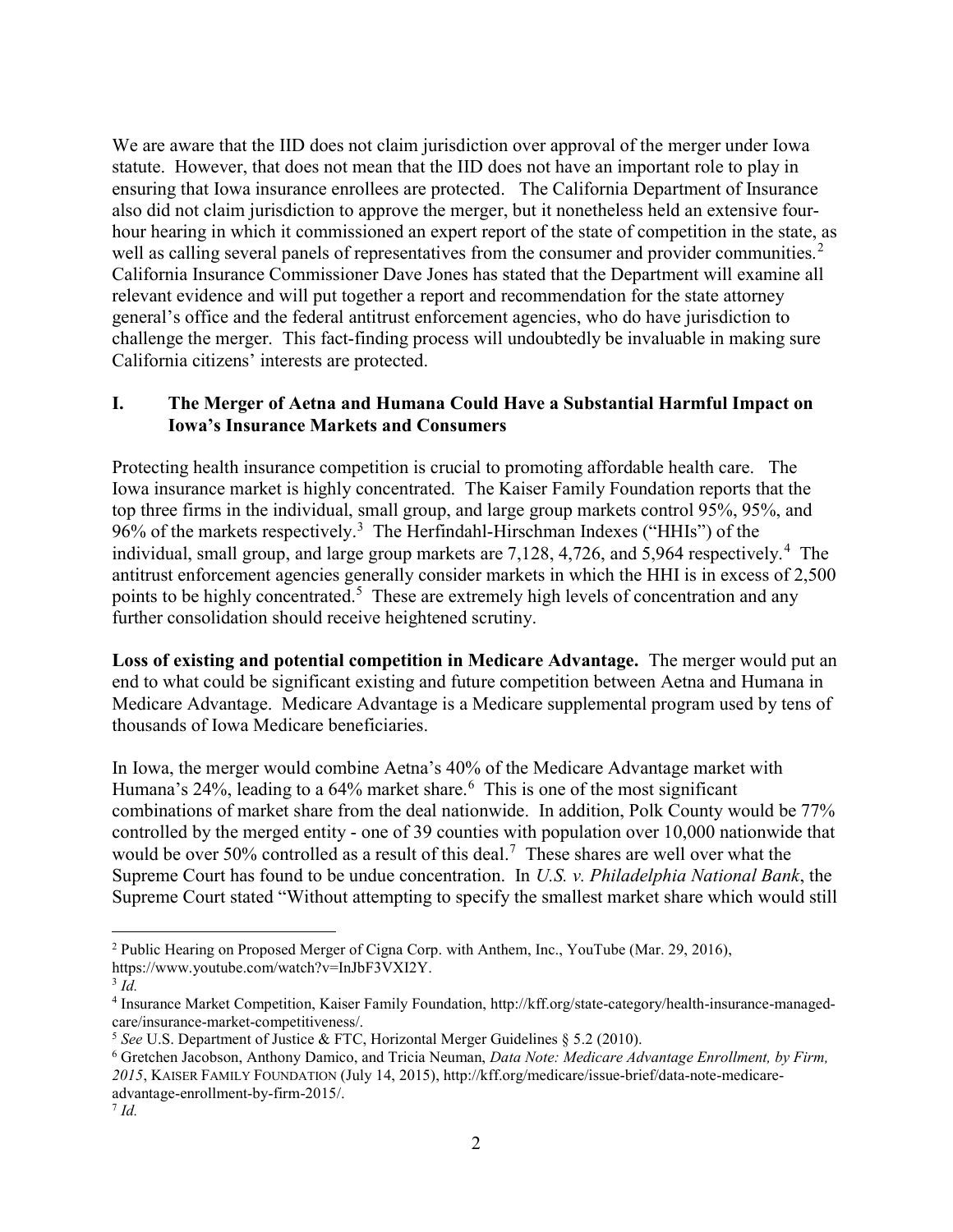be considered to threaten undue concentration, we are clear that 30% presents that threat."<sup>8</sup> The level of consolidation also exceeds the levels that have led to past Justice Department enforcement actions against proposed health insurance mergers.<sup>9</sup>

Competition in Medicare Advantage is crucial for consumers and for taxpayers who help fund Medicare Advantage. An independent economic study found a direct relationship between concentration and the level of premiums – i.e., consumers get the benefit of lower premiums when markets are less concentrated.<sup>10</sup> And head-to-head competition between Aetna and Humana in particular has been a driving force for lower premiums and more affordable health care. A recent study by the Center for American Progress evaluated competition throughout the country. It found that where Aetna and Humana compete head to head — as in Iowa premiums are lower.<sup>11</sup> In particular, competition between Aetna and Humana lowers Aetna's annual premiums by up to \$302, and lowers Humana's annual premiums by \$43.<sup>12</sup>

We are concerned that the proposed merger would not only harm current competition, but would foreclose future competition as well. Absent this acquisition, we could expect Aetna to significantly increase its competition against Humana in Medicare Advantage, and that competition would result in significant benefits to consumers.

Aetna and Humana have increasingly been entering each other's territories and competing directly on Medicare Advantage products. The recent Center for American Progress study found that the number of overlap counties in the U.S. increased from 82 to 562 in the past three years.<sup>13</sup>

<sup>8</sup> United States v. Phila. Nat'l Bank, 374 U.S. 321, 363-64 (1963).

<sup>&</sup>lt;sup>9</sup> Complaint at 8, U.S. v. Humana Inc., No. 12-0464 (D.D.C. March 27, 2012) (challenging a merger with combined market shares of 40% and up); Complaint, United States v. UnitedHealth Group Inc., No. 08-0322 (D.D.C. Feb. 25, 2008); Complaint at 8, United States v. UnitedHealth Group Inc., No. 05-2436 (D.D.C. Dec. 20, 2005) (challenging a merger with combined market shares of 33%); Complaint at 7, United States v. Aetna Inc., No. 99-1398 (N.D. Tex. June 21, 1999) (challenging a merger with combined market shares of 42% and up).

<sup>&</sup>lt;sup>10</sup> See Leemore Dafny, Are Health Insurances Markets Competitive?, 100 AM. ECON. REV. 1399 (2010).

<sup>&</sup>lt;sup>11</sup> Topher Spiro, Maura Calsyn, & Meghan O'Toole, Bigger Is Not Better: Proposed Insurer Mergers Are Likely to Harm Consumers and Taxpayers, Center for American Progress (Jan. 21, 2015),

https://www.americanprogress.org/issues/healthcare/report/2016/01/21/129099/bigger-is-not-better/.  $12$  *Id.* 

 $13$  *Id.*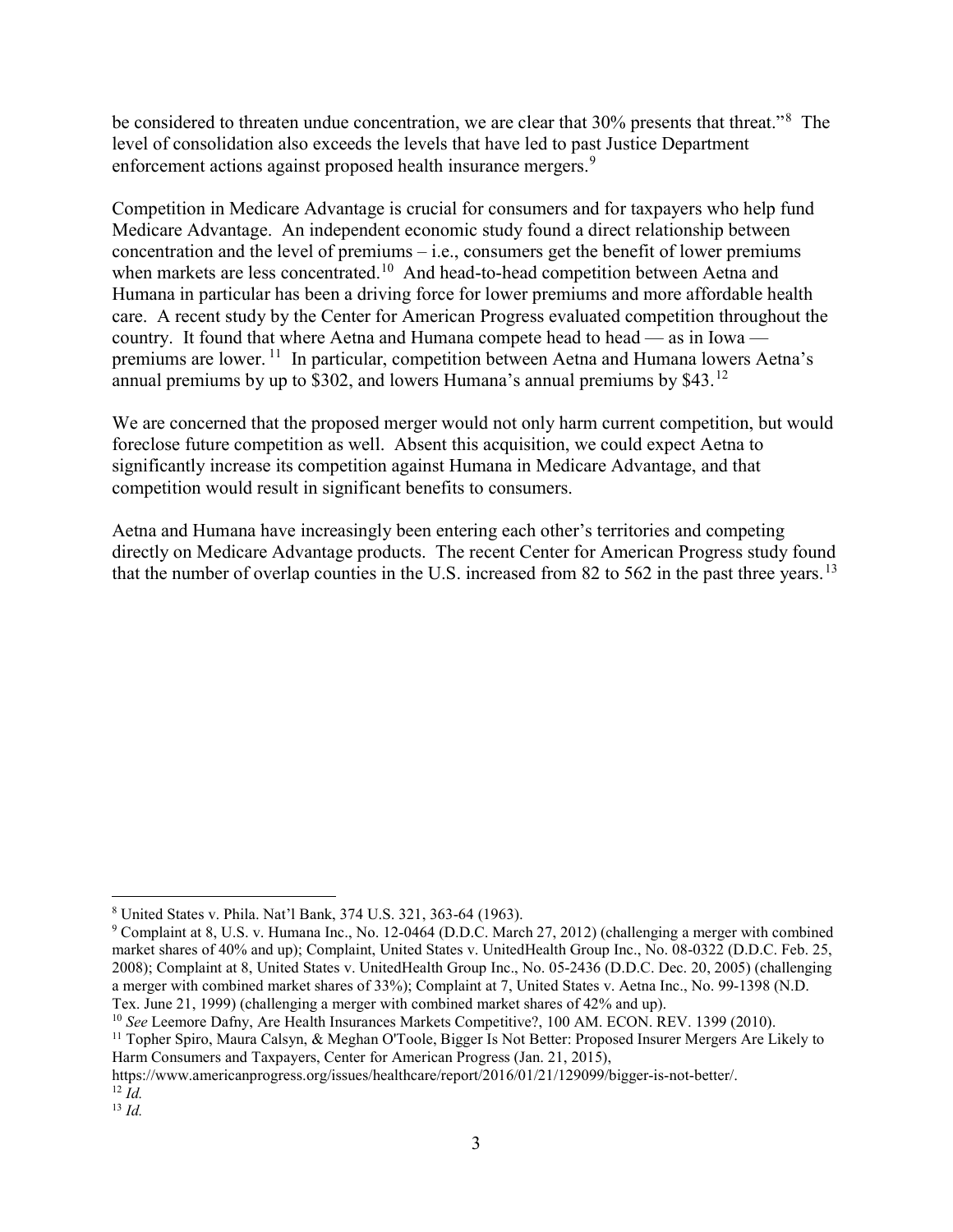

Based on Centers for Medicare & Medicaid Services data, Aetna and Humana already have competing Medicare Advantage contracts in approximately 57 Iowa counties.<sup>14</sup>

The law is clear that the loss of potential competition is a sound reason to find a merger anticompetitive. As the Supreme Court observed in United States v. Penn-Olin, "[t]he existence of an aggressive, well equipped and well financed corporation engaged in the same or related lines of commerce waiting anxiously to enter an oligopolistic market would be a substantial incentive to competition which cannot be underestimated."<sup>15</sup>

In the past, insurance commissioners have refused to approve health insurance mergers based on the loss of potential competition that would have resulted. For example, in 2007 the Pennsylvania Insurance Commissioner considered the merger between Pittsburgh-based Highmark and Philadelphia-based Independence Blue Cross. Even though there was little current competition between the two firms, the merger was rejected because of the potential that the firms might increasingly enter each other's territories and compete.<sup>16</sup>

### History of Consumer Protection Violations Increases Reason for Competitive Concerns.

Compliance with consumer protection provisions is crucial to ensuring a competitive market. Iowa consumers need assurances that certain improper business practices by Humana will be addressed if it is acquired by Aetna. The Centers for Medicare and Medicaid Services ("CMS") have recently fined Humana a substantial \$3.1 million for inappropriately delaying or denying

<sup>&</sup>lt;sup>14</sup> See Medicare Advantage/Part D Contract and Enrollment Data, Centers for Medicare and Medicaid Services, available at https://www.cms.gov/Research-Statistics-Data-and-Systems/Statistics-Trends-and-Reports/MCRAdvPartDEnrolData/index.html.

<sup>&</sup>lt;sup>15</sup> United States v. Penn-Olin Chem. Co., 378 U.S. 158, 174 (1964). See also FTC v. Staples, Inc., 970 F. Supp. 1066, 1082 (D.D.C. 1997); United States v. Citizens & S. Nat'l Bank, 422 U.S. 86, 116 (1975).

<sup>&</sup>lt;sup>16</sup> See Highmark Merger Timeline, PENNSYLVANIA INSURANCE DEP'T,

http://www.insurance.pa.gov/Companies/IndustryActivity/Pages/Highmark-Merger-Timeline.aspx#.Vkqhq\_mrShc (last visited Jan. 8, 2015).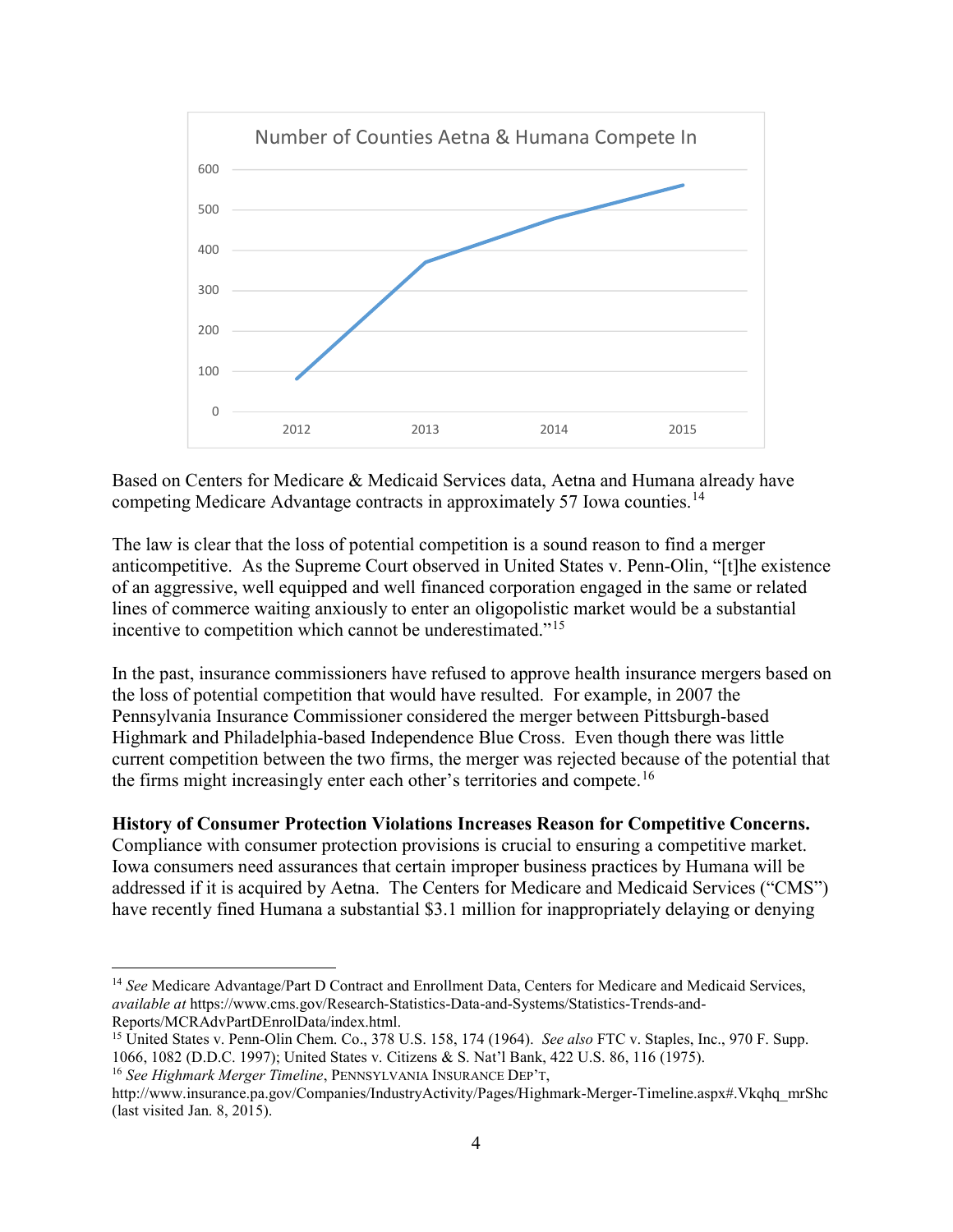coverage to elderly patients.<sup>17</sup> Humana "limited the quantity of prescription drugs available to Medicare consumers," meaning "elderly patients who had legally obtained prescriptions from their physicians went to the pharmacy to pick up medications 'and were delayed access to drugs, never received the drugs or incurred increased out-of-pocket costs."<sup>18</sup> Humana also violated Medicare appeals and grievances rules, including misclassifying denial of claims appeals as "customer service inquiries."<sup>19</sup> CMS stated that "Humana's failures in these areas were systemic and resulted in enrollees experiencing inappropriate delays or denials in receiving covered benefits or increased out-of-pocket costs."<sup>20</sup> It is far from clear that Iowa Medicare consumers would fare any better under Aetna, as it too was fined last year, in the amount of \$1 million, for significant pharmacy network directory errors. $^{21}$ 

### II. The Merger Could Lead to Higher Consumer Costs in Iowa

Consumers are concerned that increased market power resulting from the merger of Aetna and Humana could lead to rising costs, i.e. higher premiums and out-of-pocket charges. For Iowans, health insurance premiums continue to rise. Just last year the IID approved double digit rate increases for Wellmark, Coventry, and Gundersen – with the largest being a staggering 28.7% for Wellmark.<sup>22</sup> At a hearing on the merger last fall before the Senate Judiciary Committee, Senator Grassley noted: "I've heard concerns that these recent proposed insurance company mergers could lead to even higher premiums."<sup>23</sup>

The concerns Senator Grassley's noted are well founded. Economic studies have demonstrated a direct correlation between health insurer concentration and higher premiums.<sup>24</sup> Mergers between dominant insurers can make matters far worse. According to one health economics expert at the University of Southern California's Schaeffer Center for Health Policy and Economics, "when insurers merge, there's almost always an increase in premiums."<sup>25</sup> Two separate, retrospective economic studies on health insurance mergers found significant premium increases for consumers post-merger. One study found that the 1999 Aetna-Prudential merger resulted in an additional seven percent premium increase in 139 separate markets throughout the United States.<sup>26</sup> Another study found that the 2008 United-Sierra merger resulted in an additional 13.7

<sup>&</sup>lt;sup>17</sup> Boris Ladwig, Feds fine Humana \$3.1 million for Medicare violations, INSIDER LOUISVILLE (Mar. 9, 2016 7:00 AM), http://insiderlouisville.com/business/feds-fine-humana-3-1m-for-medicare-violations/.

 $18$  *Id.* 

 $19$  *Id.* 

 $^{20}$  *Id.* 

 $^{21}$  *Id.* 

<sup>&</sup>lt;sup>22</sup> Matthew Patane, Wellmark, Coventry double-digit rate increases approved, THE DES MOINES REGISTER (Aug. 28, 2015 6:53 PM), http://www.desmoinesregister.com/story/news/health/2015/08/26/wellmark-coventry-double-digitrate-increases-approved/32431385/.

<sup>&</sup>lt;sup>23</sup> Oversight of the Enforcement of the Antitrust Laws: Hearing Before the S. Judiciary Comm., 114th Cong. (2016) (statement of Senator Chuck Grassley).

 $^{24}$  See Leemore Dafny, Are Health Insurances Markets Competitive?, 100 AM. ECON. REV. 1399 (2010).

<sup>&</sup>lt;sup>25</sup> David Lazarus, As Health insurers merge, consumers' premiums are likely to rise, L.A. TIMES (July 10, 2015 4:00) AM), http://www.latimes.com/business/la-fi-lazarus-20150710-column.html.

<sup>&</sup>lt;sup>26</sup> Leemore Dafny et al., Paying a Premium on Your Premium? Consolidation in the US Health Insurance Industry, 102 AM. ECON. REV. 1161 (2012).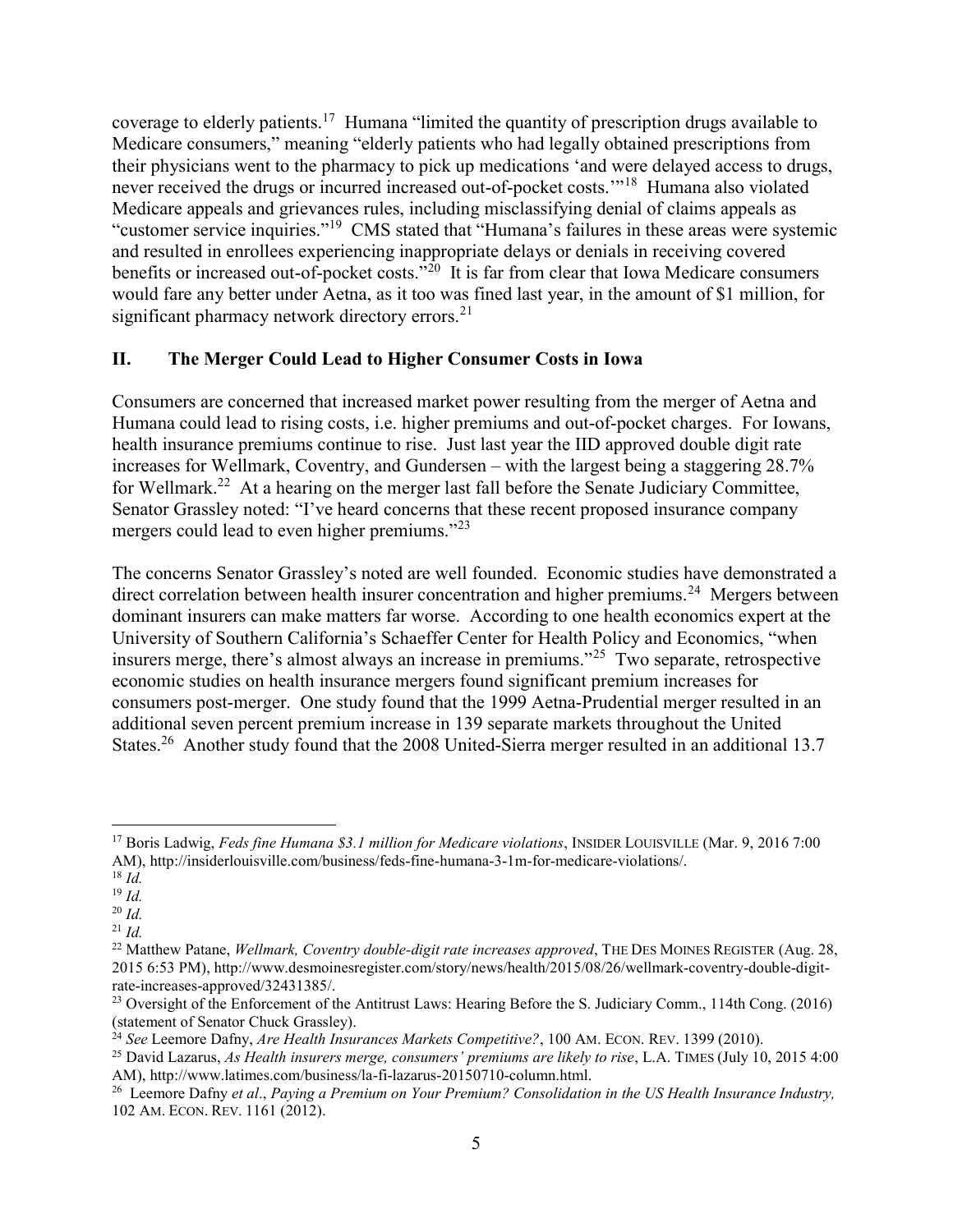percent premium increase in Nevada.<sup>27</sup> There is also economic evidence that a dominant insurer can increase rates 75 percent higher than smaller insurers competing in the same state.<sup>28</sup> In contrast, we are not aware of any economic studies or evidence indicating that insurance mergers lead to lower prices for consumers.

Current market regulations will not deter an insurer from raising consumer costs. Some supporters of this merger have argued that the medical loss ratio ("MLR") limits the level of insurer profits thus protecting consumers from price increases.<sup>29</sup> While MLR is an important tool that requires health insurers to spend 80 to 85 percent of net premiums on medical services and quality improvements, it will not adequately protect consumers from anticompetitive harm.<sup>30</sup> MLR, as health antitrust expert Professor Jamie King has observed, "does not guarantee that dominant insurers will not raise premiums and as such, it is not a substitute for the pressures toward lower costs and higher quality created by a competitive market."<sup>31</sup>

# III. Merger Efficiencies Are Unlikely, and will not Overcome the Competitive Harm

The merging parties have not fully documented their claimed efficiencies but have generally stated that their merger would create substantial efficiencies leading to improved health care quality and lower costs for consumers.<sup>32</sup> It is for IID to carefully examine these claims and determine if they are fully substantiated.<sup>33</sup> However, the law is clear that efficiencies, even if proven, do not count unless (1) they clearly outweigh the anticompetitive effects, (2) it is necessary for the insurers to merge to achieve the stated efficiencies, and (3) the stated efficiencies will actually benefit consumers.<sup>34</sup>

 $\overline{a}$ <sup>27</sup> Guardado et al. The Price Effects of a Large Merger of Health Insurers: A Case Study of United-Sierra, 1(3) HEALTH MANAGEMENT, POL'Y & INNOVATION 1 (2013).

<sup>&</sup>lt;sup>28</sup> Eugene Wang and Grace Gee, Larger Insurers, Larger Premium Increases: Health insurance issuer competition post-ACA, TECH. SCI. (Aug. 11, 2015), available at http://techscience.org/downloadpdf.php?paper=2015081104. <sup>29</sup> See generally Effects on Competition of Proposed Health Insurer Mergers: Hearing before Comm. on the

Judiciary Subcomm. on Regulatory Reform, Commercial and Antitrust Law, 114th Cong. (Sept. 29, 2015) (testimony of Mark T. Bertolini, Chairman & CEO of Aetna, Inc.), available at

http://www.aetnaandhumana.com/wp-content/uploads/2015/09/Bertolini-House-testimony9-29-15-v1.pdf (noting that the merger will lead to "lower costs.").

<sup>&</sup>lt;sup>30</sup> See Letter to Commissioners Ted Nickel and Katherine Wade, American Hospital Association (Feb. 23, 2016), available at http://media.wix.com/ugd/1859d0\_fe3f35a629c1411b8522c232258f8576.pdf.

<sup>&</sup>lt;sup>31</sup> Effects on Competition of Proposed Health Insurer Mergers: Hearing Before Comm. on the Judiciary Subcomm. on Regulatory Reform, Commercial and Antitrust Law, 114th Cong. (Sept. 29, 2015) (testimony of Jamie S. King, Professor University of California, Hastings College of Law), available at

https://judiciary.house.gov/hearings/?Id=020363B9-F9EF-4623-8E67-28A0B260675A&Statement\_id=30A83B11-7A89-4261-9773-DCF6593808FF.

<sup>&</sup>lt;sup>32</sup> See Bertolini, supra note 22 (section labeled "Benefits of the Acquisition for Consumers and Providers."). <sup>33</sup> The IID should be especially skeptical of claims that new entry can resolve competitive concerns. Christine A. Varney, Assistant Attorney Gen., Antitrust Div., U.S. Dep't of Justice, Remarks as Prepared for American Bar Association/American Health Lawyers Association Antitrust Healthcare Conference (May 24, 2010), available at https://www.justice.gov/atr/speech/antitrust-and-healthcare ("[E]ntry defenses in the health insurance industry will be viewed with skepticism and will almost never justify an otherwise anticompetitive merger.").

<sup>&</sup>lt;sup>34</sup> Horizontal Merger Guidelines, *supra* note 42 at  $\S$  10 (to rebut a presumption of competitive harm, efficiencies must be merger-specific, cognizable, and substantiated); St. Alphonsus Med. Ctr. v. St. Luke's Health Sys., 778 F.3d 775, 789 (9th Cir. 2015) (efficiencies must demonstrably prove "that a merger is not, despite the evidence of a prima facie case, anticompetitive").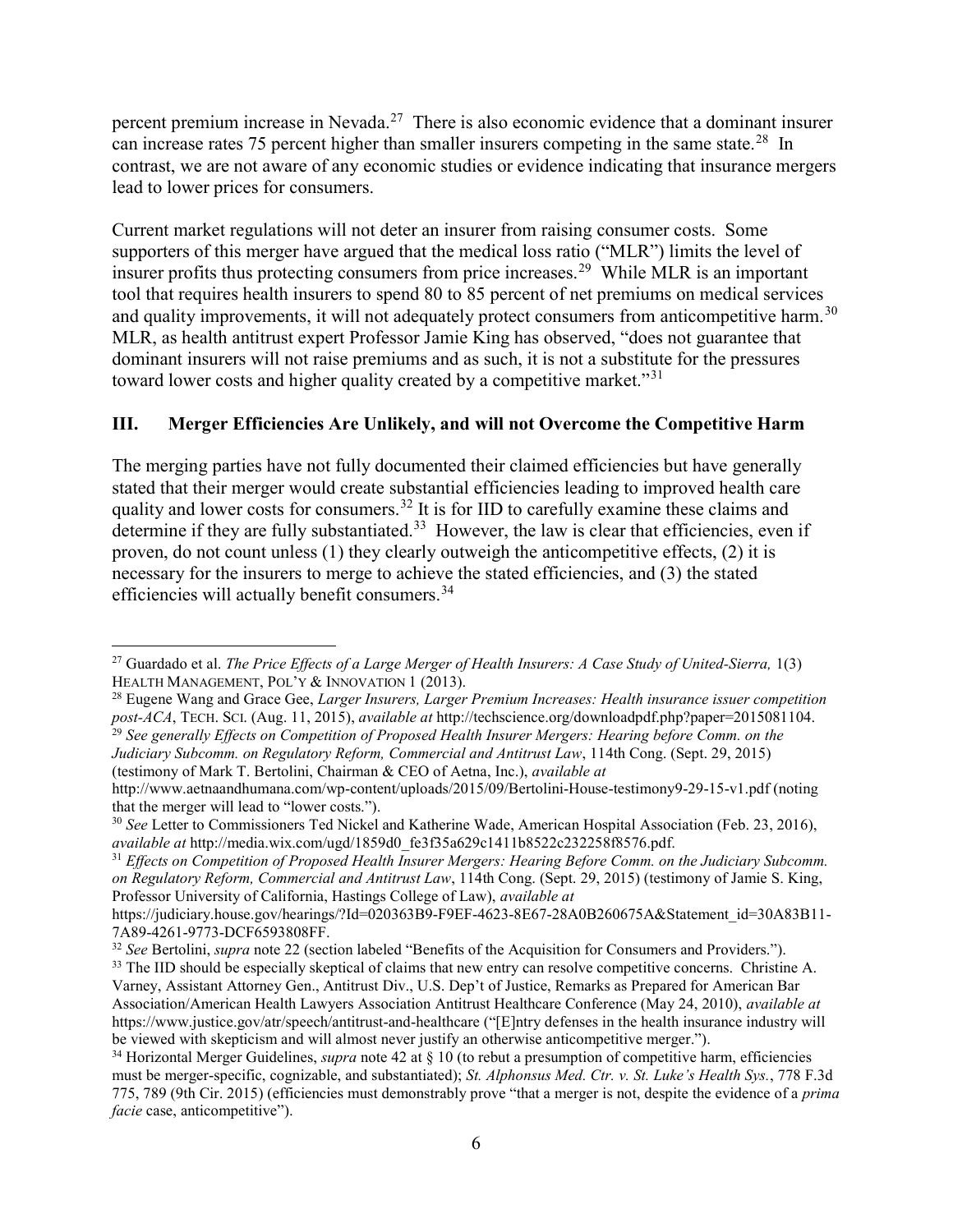The parties have claimed significant cost-savings associated with the merger. According to Aetna, its merger with Humana would create \$1.25 billion in "synergy opportunities" and "operating efficiencies."<sup>35</sup> However, while the merging insurers have offered little details about these supposed savings, the bigger question is if consumers would see any benefit themselves from these savings, if they do result, in the form of lower costs or greater value. There is no evidence or scholarly studies showing that insurance mergers lead to savings for consumers. In fact, as previously noted, evidence indicates that health insurance mergers lead to higher consumer costs, not increased consumer savings.<sup>36</sup> Assistant Attorney General Bill Baer from the DOJ's Antitrust Division raised questions regarding the alleged cost efficiencies that would result from health insurance mergers. Baer noted that "consumers do not benefit when sellers . . . merge simply to gain bargaining leverage."<sup>37</sup>

That makes sense. Most large insurers are beyond the point where another merger would help them achieve any legitimate economies of scale. And there is little evidence that consumers would ever actually benefit from giving insurers increased bargaining power. In fact, Professor Thomas Greaney, a health antitrust scholar, has noted that there is actually "little incentive [for an insurer] to pass along the savings to its policyholders."<sup>38</sup> As Consumers Union has suggested, a more likely result would be fewer choices for consumers, and providers being pressured to cut corners on quality of care in order to meet the insurer's demands – the opposite of what consumers need.<sup>39</sup> The American Antitrust Institute, the leading non-profit antitrust think tank, recently concluded that economic studies and evidence indicate that "consumers do not benefit from lower healthcare costs through enhanced bargaining power."<sup>40</sup>

A more abstract argument raised by the merging insurers is that the merger will allow for more innovation. Innovation in health care delivery can be very beneficial and should be encouraged. For one thing, there is the effort to change health care from the current volume-based system to a patient-oriented, value-based delivery model that incentivizes insurers and providers to improve care and lower costs. But we are concerned that, in Iowa, the merger would increase and entrench the combined insurer's market power, reducing its incentives to compete and improve

<sup>35</sup> Press Release, Aetna, Aetna to Acquire Humana for \$37 Billion, Combined Entity to Drive Consumer-Focused, High-Value Health Care (July 3, 2015), available at https://news.aetna.com/news-releases/aetna-to-acquire-humanafor-37-billion-combined-entity-to-drive-consumer-focused-high-value-health-care/.

<sup>36</sup> See Section II.

<sup>&</sup>lt;sup>37</sup> Speech by Assistant Attorney General Bill Baer, Remarks as Prepared for the Delivery at The New Health Care Industry Conference: Integration, Consolidation, Competition in the Wake of the Affordable Care Act at Yale University (Nov. 13, 2015), https://www.justice.gov/opa/speech/assistant-attorney-general-bill-baer-deliversremarks-new-health-care-industry-conference.

 $38$ See Thomas Greaney, *Examining Implications of Health Insurance Mergers*, HEALTH AFFS. (July 16, 2015), http://healthaffairs.org/blog/2015/07/16/examining-implications-of-health-insurance-mergers/.

<sup>&</sup>lt;sup>39</sup> See Health Insurance Industry Consolidation: Hearing before the Sen. Comm. on the Judiciary, Subcomm. on Antitrust, Competition Policy, and Consumer Rights, 114th Cong. (Sept. 22, 2015) (testimony of George Slover, Consumers Union), available at http://www.judiciary.senate.gov/imo/media/doc/09-22-

<sup>15%20</sup>Slover%20Testimony.pdf ("[b]ut a dominant insurer could force doctors and hospitals to go beyond trimming costs, to cut costs so far that it begins to degrade the care and service they provide below what consumers value and need").

<sup>&</sup>lt;sup>40</sup> Letter from the American Antitrust Institute, Thomas Greaney, and Diana Moss, to William J. Baer, Assistant Attorney General Dep't of Justice (Jan. 11, 2016), available at

http://www.antitrustinstitute.org/sites/default/files/Health%20Insurance%20Ltr\_1.11.16.pdf.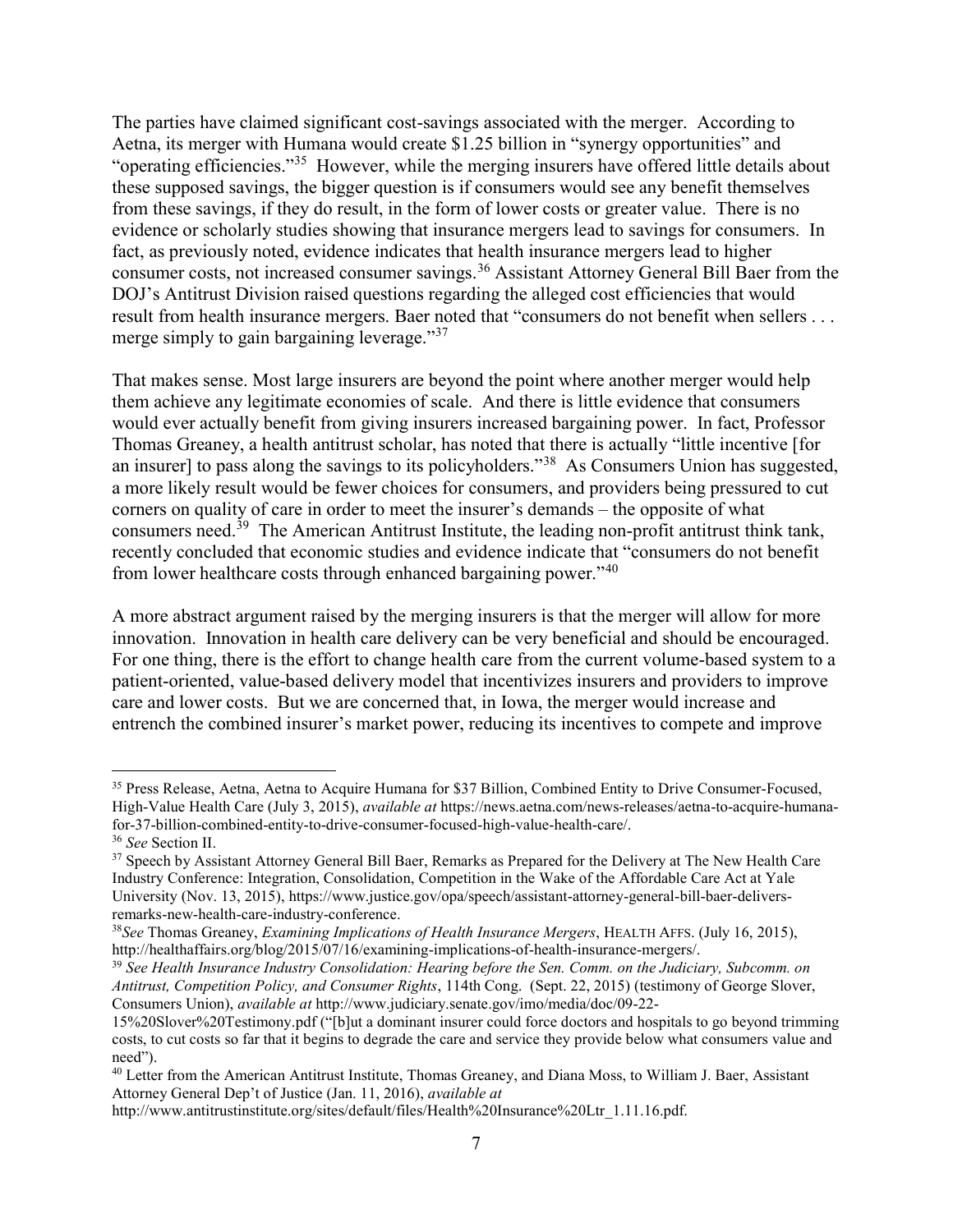care. As noted by the American Antitrust Institute, excessive concentration created by the proposed merger is likely to reduce incentives for engaging in pro-consumer innovation.<sup>41</sup>

Furthermore, the insurers have not offered any convincing details or analysis demonstrating how innovation would improve post-merger. In fact, reviewing their testimony and data, Professor Dafny found speculative their claims that the mergers would enhance their ability to develop and implement new value-based payment agreements, noting that there was no evidence that mergers are required in order to carry out such initiatives.<sup>42</sup> Moreover, at a recent conference, Professor Dafny further noted that statistical evidence shows concentrated insurance markets often have less innovative insurance product offerings, meaning mergers between insurers will not likely lead to higher quality or more innovative insurance products.<sup>43</sup>

### IV. Divestitures and Other Remedies

As part of its review of the proposed merger, IID should consider what actions would help properly protect consumers and ensure the merger is in the public interest. If the IID decides that a merger is not in the public interest, it has the power to disapprove the merger. Indeed, state insurance commissioners have disapproved health insurance mergers in the past, such as Pennsylvania's 2009 decision to deny Highmark's acquisition of Independence Blue Cross.<sup>44</sup>

In other cases, mergers have been approved conditioned on the imposition of specific remedies such as divestitures or additional conduct regulation.<sup>45</sup> In evaluating any proposed remedy, it is important to remember that the law requires that a remedy must fully restore the competition that would otherwise be lost, or must otherwise effectively prevent the harm that would result.<sup>46</sup>

In nearly every health insurance merger enforcement action during the last two decades, DOJ has relied on the structural remedy of divestiture.<sup>47</sup> Divestitures require that the merging insurance companies spin off subscribers or operations to another, independent insurance company that is fully capable of restoring the same competition. In Iowa, the scope, breadth, and market shares of the merging companies' Medicare Advantage operations is significant. These overlap problems are exacerbated by the also announced merger of Anthem and Cigna. Constructing any remedy involving divestitures may be an extremely difficult task.

 $41$  Greaney & Moss, *supra* note 37 (emphasis added).

<sup>42</sup> Dafny, supra note 30.

<sup>&</sup>lt;sup>43</sup> Leemore Dafny, Comments at The New Health Care Industry: Integration, Consolidation, Competition in the Wake of the Affordable Care Act (Nov. 13, 2015), *available at* https://www.law.yale.edu/solomoncenter/events/inaugural-conference.

<sup>&</sup>lt;sup>44</sup> See Highmark Merger Timeline, PENNSYLVANIA INSURANCE DEP'T,

http://www.insurance.pa.gov/Companies/IndustryActivity/Pages/Highmark-Merger-Timeline.aspx#.Vkqhq\_mrShc (last visited Jan. 8, 2015).

 $45$  E.g., Consent Order at 8, In the Matter of Application for the Indirect Acquisition of Humana by Aetna, No. 125926-16-C0 (Feb. 15, 2016), available at http://floir.com/Sections/LandH/AetnaHumanaHearing.aspx.

<sup>46</sup> E.g., See Ford Motor Co. v. United States, 405 U.S. 562, 573 (1972) ("The relief in an antitrust case must be 'effective to redress the violations' and 'to restore competition.'" (citation omitted))

<sup>47</sup> See, e.g., Revised Final Judgment, United States v. Aetna Inc. and Prudential Insurance Co. of Am., No. 3-99-cv-1398-H (N.D. Tex. Dec. 7, 1999); Final Judgment, United States v. UnitedHealth Group Inc. and Sierra Health Servs. Inc., No: 1:08-cv-00322 (D.D.C. Sept. 24, 2008); Final Judgment, United States v. Humana Inc., No. 1:12-cv-00464 (D.D.C. March 27, 2012).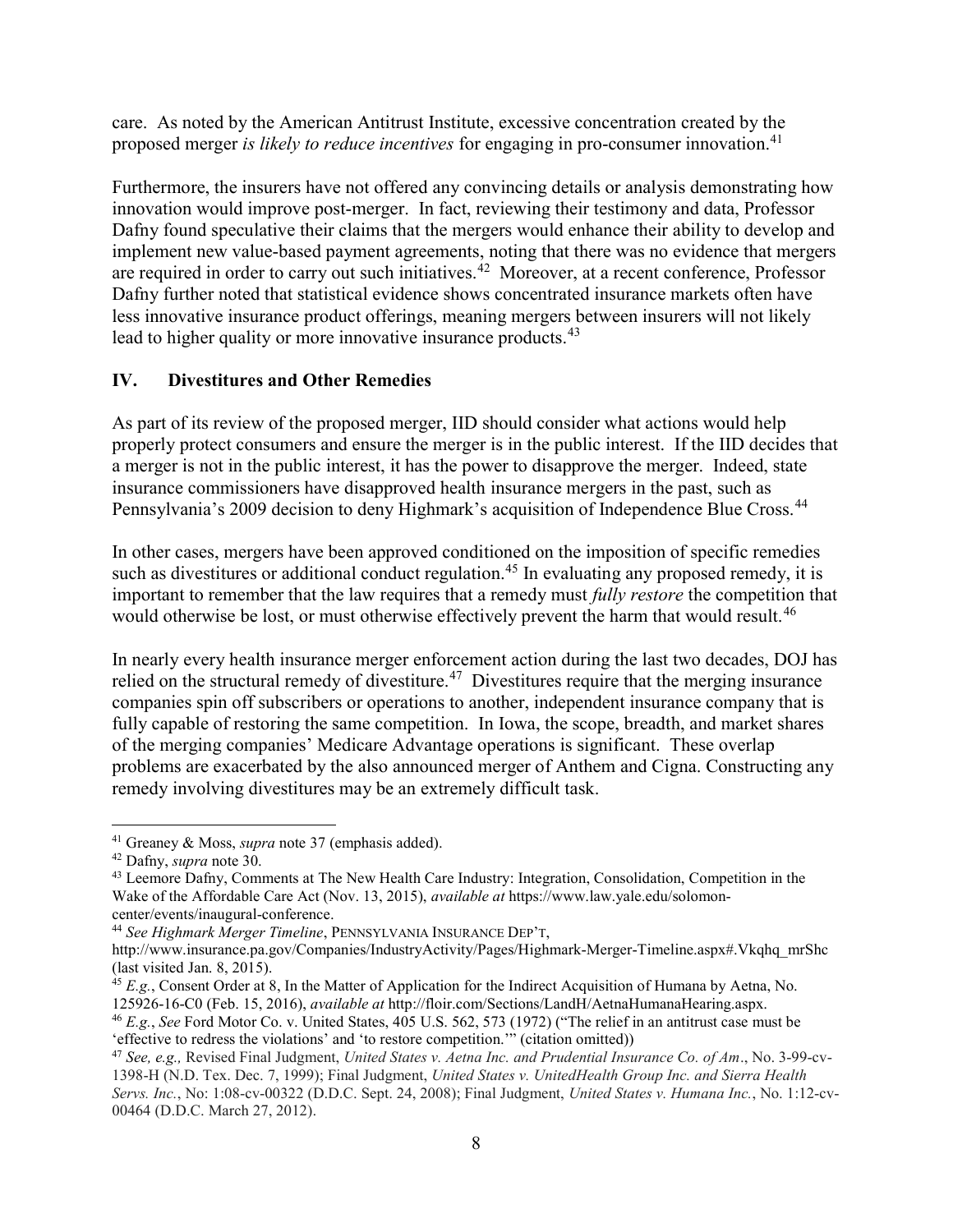It could be a mistake for the IID to rely on the DOJ's traditional approach of divestiture. For example, the DOJ has previously used divestitures to resolve competitive concerns from mergers in Medicare Advantage markets. Recent studies by the Center for American Progress and the Capitol Forum found that the divestitures had largely failed to address the competitive concerns, with 2 of the 3 firms failing and a substantial increase in premiums. <sup>48</sup> Moreover, no remedy in this case could address the loss of potential competition. That is why the American Antitrust Institute has come out against both mergers, urging the DOJ to "just say no."<sup>49</sup> As noted before that was the approach taken by the Pennsylvania Insurance Commissioner in rejecting the Highmark-Independence Blue Cross merger.

Indeed, because of such concerns, DOJ, the Federal Trade Commission ("FTC"), and the courts have rejected divestitures as a remedy in other merger enforcement matters. In their reviews of the proposed mergers of Comcast-Time Warner Cable and Sysco-US Foods, to cite two examples, the enforcement agencies rejected the divestitures offered as remedies, and instead blocked the mergers. When Sysco pursued its merger anyway, the court agreed with the FTC and enjoined the merger.<sup>50</sup>

Regarding health insurance markets, there is little evidence that the benefits of competition are effectively restored after divestitures. In fact, in the previously cited three retrospective studies on health insurance mergers, both matters involved divestitures of covered lives for different insurance products, but the merged companies were still able to raise premiums by significant margins.<sup>51</sup> Additionally, for any divestiture to be successful the purchaser of the assets will need to have and maintain a cost-competitive and attractive network of hospitals and physicians; ensuring this will require scrutiny and continued monitoring from DOJ.<sup>52</sup> And there is yet another reason why divestitures are not effective in health insurance markets in the long term: what is divested amounts to the contracts with specific policyholders. In the next open season, it is all too easy for a divested policyholder to return to the previous insurer. For all these reasons, it may be difficult to genuinely preserve the competitive benefits of the pre-merger market structure through divesting subscribers or operations to a competitor.

Most recently, the Florida Office of Insurance Regulation ("OIR") rejected divestitures as a potential remedy in the Aetna-Humana merger.<sup>53</sup> The OIR noted that the divestitures were "not

 $\overline{a}$ 

releases/2015/07/following-syscos-abandonment-proposed-merger-us-foods-ftc-closes. <sup>51</sup> Dafny, supra note 30; Guardado, supra note 31; Spiro et al, supra note 57.

<sup>48</sup> Topher Spiro, Maura Calsyn, Meghan O'Toole, Divestitures Will Not Maintain Competition in Medicare Advantage, Center for American Progress (Mar. 8, 2016),

https://www.americanprogress.org/issues/healthcare/report/2016/03/08/132420/divestitures-will-not-maintaincompetition-in-medicare-advantage/.

<sup>49</sup> Greaney & Moss, supra note 37.

<sup>50</sup> Press Release, DOJ, Comcast Corporation Abandons Proposed Acquisition of Time Warner Cable After Justice Department and Federal Communications Commissions Informed Parties of Concerns (Apr. 24, 2015), available at https://www.justice.gov/opa/pr/comcast-corporation-abandons-proposed-acquisition-time-warner-cable-afterjustice-department; see also Press Release, FTC, Following Sysco's Abandonment of Proposed Merger with US Foods, FTC Closes Case (July 1, 2015), available at https://www.ftc.gov/news-events/press-

<sup>52</sup> See Greaney, supra note 35.

<sup>53</sup> Consent Order, *supra* note 52 at 9.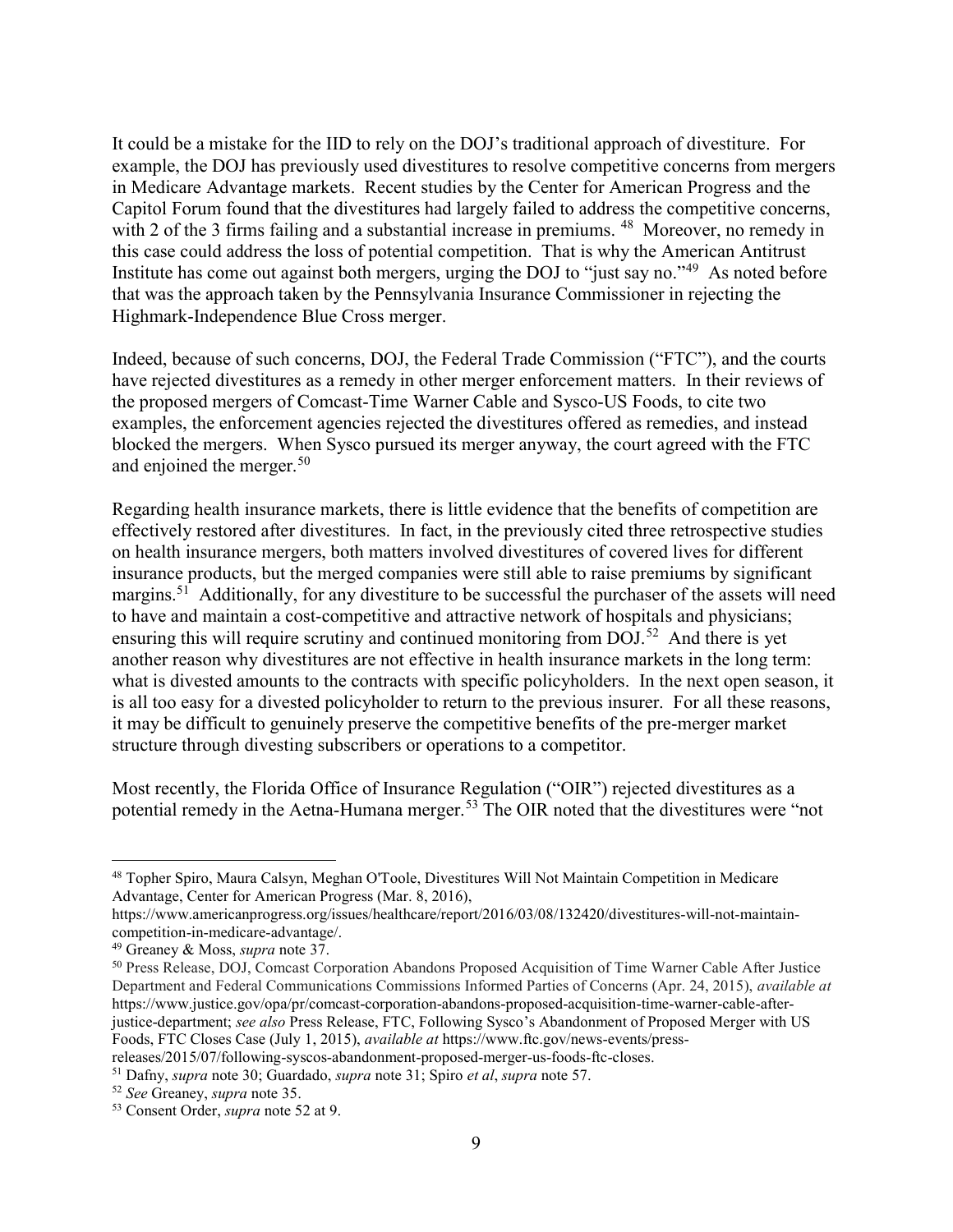in the best interests of Florida policyholders and also may be short term in nature."<sup>54</sup> The OIR noted that such divestitures may "result in unwanted changes in quality of services [and] benefits," and furthermore, that policyholders can switch insurance every year which would "lessen the effectiveness of divestitures as a means to manage market concentration."<sup>55</sup>

While the DOJ (and the Iowa Attorney General's Office, using its own antitrust authority) may be considering divestitures, the IID and Commissioner are empowered to develop additional remedies for a health insurance merger. These remedies can be in addition to any remedies, including divestitures, ordered by the DOJ or the Iowa Attorney General. For example, in the 2008 acquisition of Sierra Health by UnitedHealth, the DOJ required divestiture of MA plans in Las Vegas,<sup>56</sup> but the Nevada Insurance Commissioner required additional remedies. In order for the merging companies to receive approval from the Commissioner, they had to agree that no acquisition costs would be passed along to consumers or providers, that there would be no premium increases, that there would be no scaling back of benefits, and that UnitedHealth would take specified actions to limit the number of uninsured within the state.<sup>57</sup>

Regulatory remedies can also have their shortcomings for effectively protecting competition and consumers against the abuse of market power resulting from a merger.<sup>58</sup> Nevertheless, such remedies could play an important role in limiting harm to consumers and to the health care marketplace. In the event the Aetna-Humana merger is permitted to go forward, here is a short list of possible regulatory steps the IID might consider, in addition to the divestitures possibly required by the DOJ, to limit the potential harm to consumers:

- Requiring premium stability or heightened rate control for a number of years postmerger.
- Requiring the merged company to maintain plan benefits and options.
- Improving access to providers throughout the state and within local areas.
- Ensuring that the merged company continues to provide the differentiated insurance products offered previously by the two companies, within the state and local areas, for a number of years.
- Ensuring that consumer access to adequate networks is preserved and strengthened, including in rural and underserved areas.
- Requiring that the merged company pass along any cost savings associated with the merger to consumers, in the form of lower premiums and deductibles.
- Requiring the merged company to enter and participate in the Iowa Exchange.
- Requiring the Part D networks to accept any willing provider in their networks.

 $\overline{a}$ <sup>54</sup> Id. at 8.

 $55$  *Id.* at 9.

<sup>&</sup>lt;sup>56</sup> Final Judgment, UnitedHealth Inc. and Sierra Health Servs., No: 1:08-cv-00322.

<sup>&</sup>lt;sup>57</sup> Healthcare Check-Up: The UnitedHealth Group Acquisition of Sierra Health Services, NEVADA BUS. (Nov. 1, 2007), http://www.nevadabusiness.com/2007/11/healthcare-check-up-the-unitedhealth-group-acquistion-of-sierrahealth-services/.

 $58$  Dep't of Justice, Antitrust Division Policy Guide to Merger Remedies (2011), available at

https://www.justice.gov/sites/default/files/atr/legacy/2011/06/17/272350.pdf (conduct remedies can be "too vague to be enforced, or that can easily be misconstrued or evaded, fall short of their intended purpose and may leave the competitive harm unchecked"); see also Deborah L. Feinstein, Editor's Note: Conduct Remedies: Tried But Not Tested, 26 ANTITRUST at 5, 6 (Fall 2011) ("Divestitures continue to be the remedy of choice—and with extremely rare exceptions—the only remedy for horizontal mergers at both the FTC and DOJ.").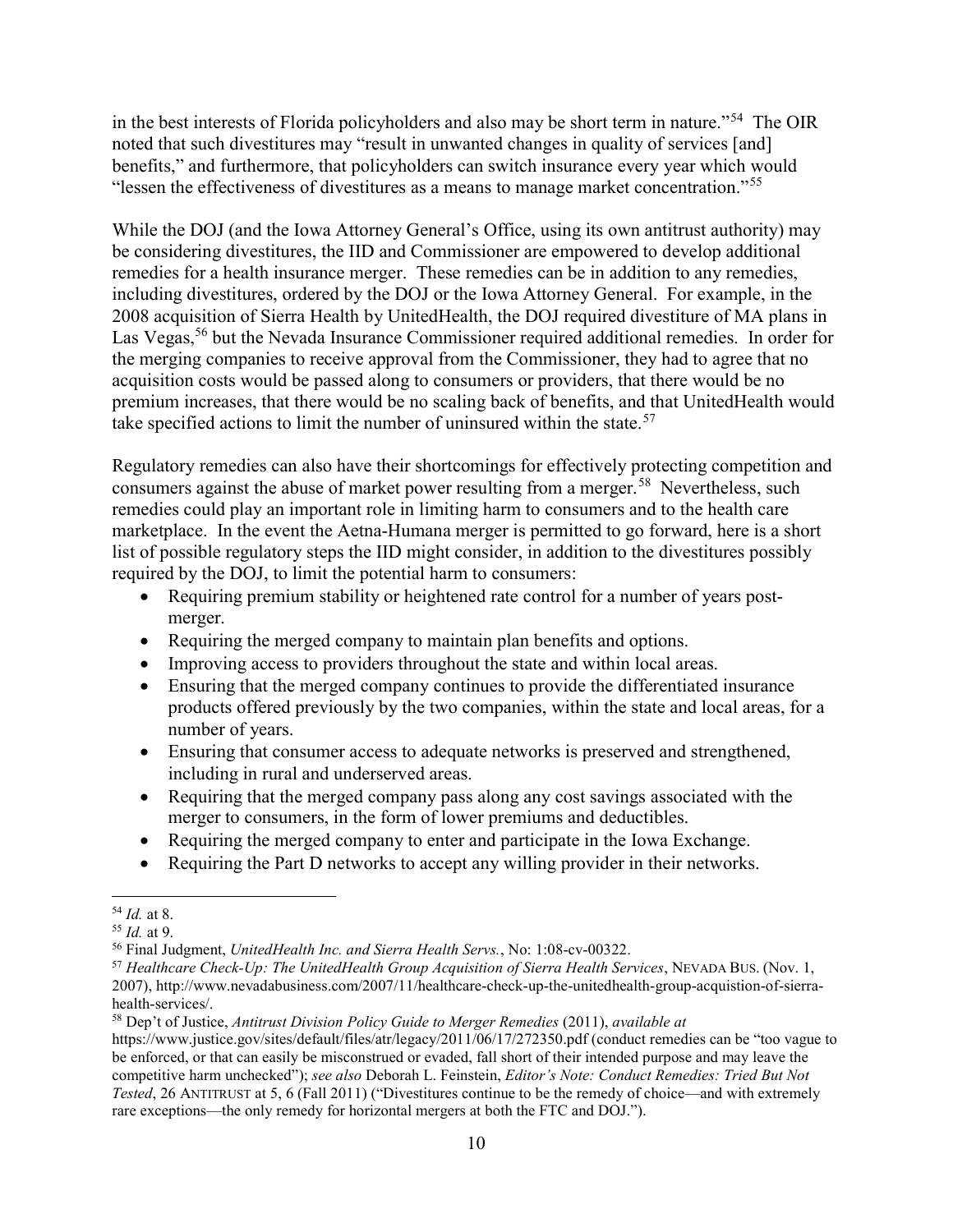#### V. Suggested Questions to Pose to the Parties

We believe the concerns outlined above are significant and warrant a public hearing where Aetna and Humana can answer questions in a public forum about the impact the proposed merger will have on Iowa consumers. Below is a non-exhaustive list of questions that Iowa consumers need answers to:

- 1. What will be the impact on consumers of the loss of Aetna and Humana as independent alternatives for health insurance coverage?
- 2. What is the likelihood that Aetna could expand into Iowa Medicare Advantage markets even absent the merger? Why does Aetna need the merger to compete in these markets? Is there any means to remedy the concerns over competition in Medicare Advantage?
- 3. What cost-saving efficiencies can Aetna prove can be reasonably expected in Iowa from the acquisition of Humana? Will Aetna commit to a specified reduction in premiums in Iowa based on those efficiencies? If so, for how long would that commitment endure?
- 4. We are aware that neither Aetna nor Humana participates in the state health insurance exchange. Will Aetna commit to participating in the exchange if the merger is approved? If so, for how long would that commitment endure?
- 5. Does Aetna have a plan to remedy the conduct concerning Medicare Advantage-Prescription Drug and Prescription Drug Plans that led to a \$3.1 million fine on Dec. 29th, 2015 against Humana? Has Aetna taken steps to correct the conduct that led to a \$1 million fine on April 16, 2015?
- 6. It's been reported that the increased buyer power from the merger could drive down reimbursement rates below healthy competitive levels in many markets, which could adversely impact patient care quality and access.<sup>59</sup> Could a combined Aetna/Humana represent such a significant share of provider revenue in any Iowan geographic market as to potentially become a "must have" network for providers?<sup>60</sup> How might the merger impact the ability of healthcare providers to serve patients?

### Conclusion

 $\overline{a}$ 

The undersigned organizations are concerned about the consolidation within the health insurance industry and its impact on price, access, and quality of care. A merger between two of the largest, most dominant, national health insurers could substantially lessen competition for different insurance products in the State of Iowa. Although the merging companies are claiming various benefits associated with the merger, the credible scholarly evidence suggests that consumers will lose facing higher costs, less choice and diminished quality and innovation.

With the prospect that this merger might go forward, we urge the Iowa Insurance Division and the Commissioner to hold a hearing, carefully analyze this merger and be ready to consider imposing requirements to protect consumers from harm.

<sup>59</sup> Anthem/Cigna; Aetna/Humana: Ongoing DOJ Physician Interviews Focus on Buyer Power Issues; Capitol Forum Analysis Shows Monopsony Enforcement Risk, THE CAPITOL FORUM (Mar. 11, 2016), https://thecapitolforum.com/.

 $60$  We respectfully request that the Office of the Commissioner of Insurance reconsider its decision not to consider the impact of the merger on monopsony power.